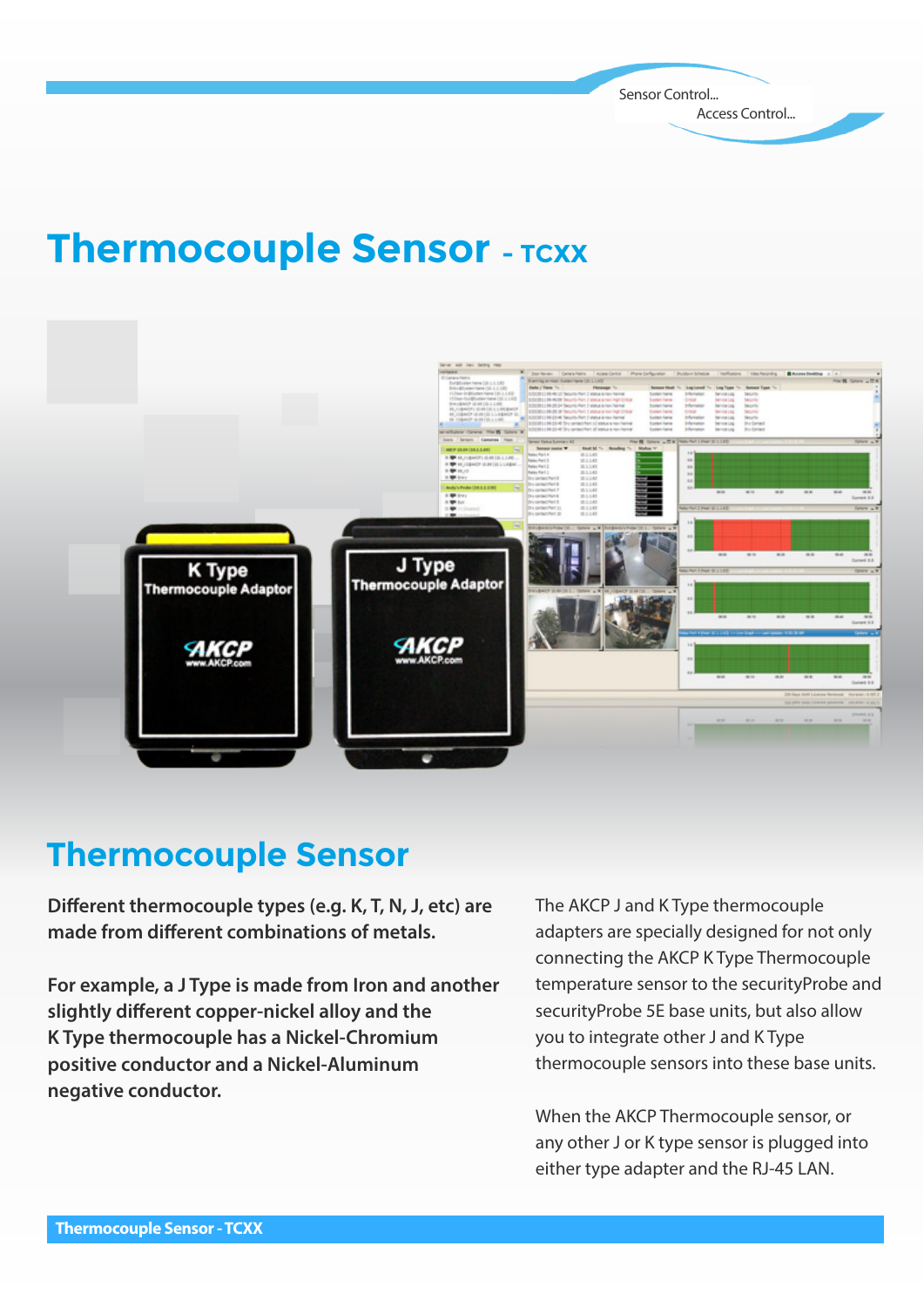Sensor Control... Access Control...

## **Thermocouple Sensors Explained**

A thermocouple is a temperature measuring device consisting of two conductors of dissimilar metals or alloys that are connected only at the ends. When the ends are at different temperatures, a small voltage is produced in the wire that can be related directly to the temperature difference between the ends. If the temperature at one end is known, the temperature at the other end can be determined.

Thermocouple wire or extension grade wire is used to connect the thermocouple to the sensing or control instrumentation. The conditions of measurement determine the type of thermocouple wire and insulation to be used. Temperature range, environment, insulation requirements, response, and service life should be considered when selecting a wire type. Different thermocouple types (e.g. K, T, N, J, etc) are made from different combinations of metals. There are two common types of thermocouple wire, Type J and Type K. The J Type is made from Iron and another slightly different copper-nickel alloy and the K Type thermocouple has a Nickel-Chromium positive conductor and a Nickel-Aluminum negative conductor.

#### **Which Thermosensor should be used?**

Different thermocouple types (e.g. K, T, N, J, etc) are made from different combinations of metals. There are two common types of thermocouple wire, Type J and Type K. The J Type is made from Iron and another slightly different copper-nickel alloy and the K Type thermocouple has a Nickel-Chromium positive conductor and a Nickel-Aluminum negative conductor.

Type K thermocouples are used in oxidizing, inert or dry reducing atmospheres. Exposure to vacuum is limited to short time periods. Must be protected from sulfurous and marginally oxidizing atmospheres. Reliable and accurate at high temperatures

The AKCP J and K Type thermocouple temperature sensors can be connected to the securityProbe and securityProbe 5E base units, and can also let you integrate other J and K Type thermocouple sensors into these base units using the AKCP thermocouple adaptors. When the AKCP Thermocouple sensor or any other J or K type sensor is plugged into either type adaptor and the RJ-45 LAN cable is connected to the Intelligent Sensor port on the securityProbe base unit or the E-sensor8 expansion module, the base unit will auto detect the sensor. A built-in graph option is included on all securityProbes for graphing temperature variations over a period of time.